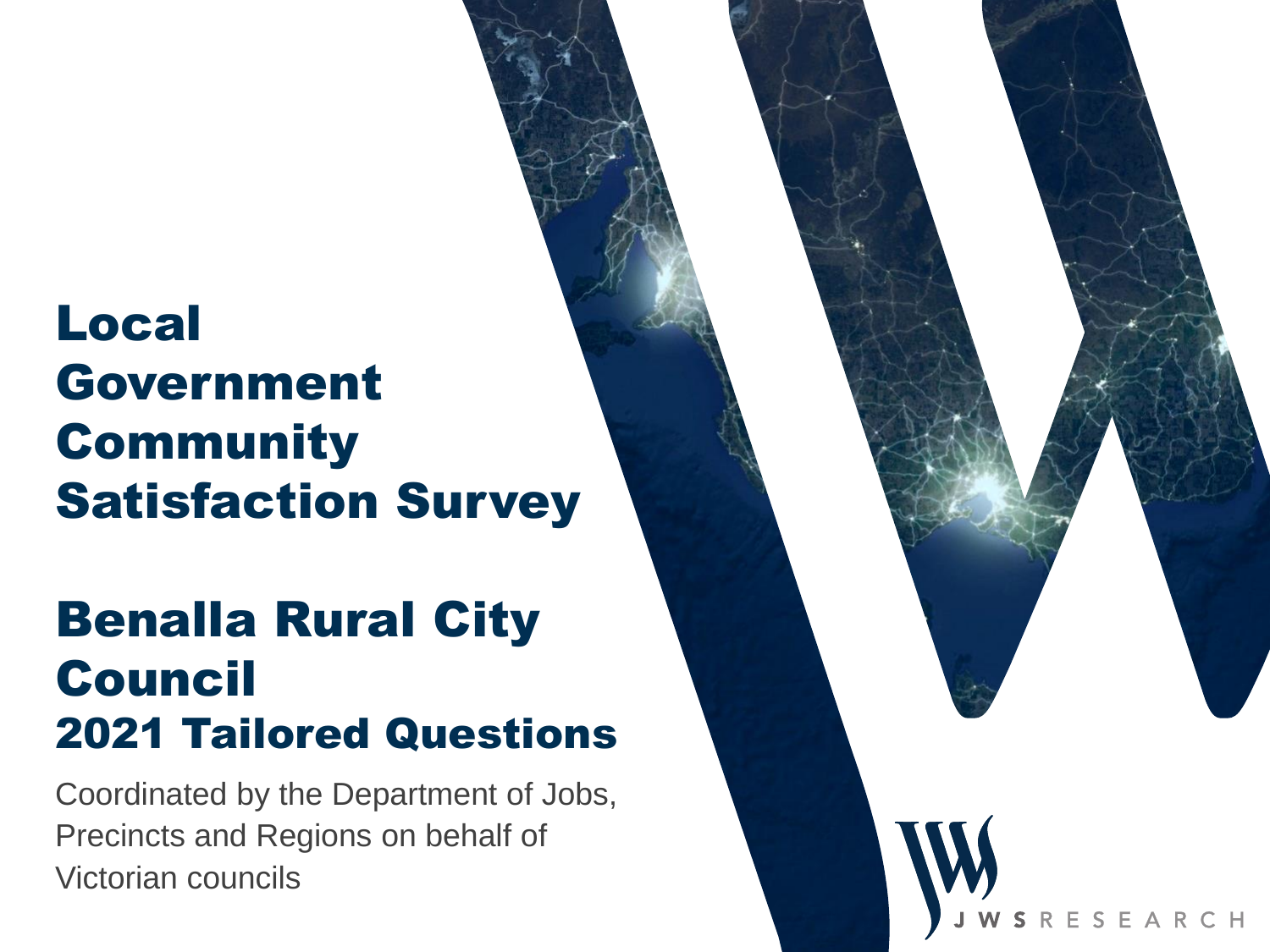#### Providing art centres

#### **2021 Providing art centres performance (index scores)**



*BN1. How has Benalla Rural City Council performed on providing arts centres over the last 12 months? Would you say that their performance on this has been Very Good, Good, Average, Poor or Very Poor? Base: All respondents (n=401).*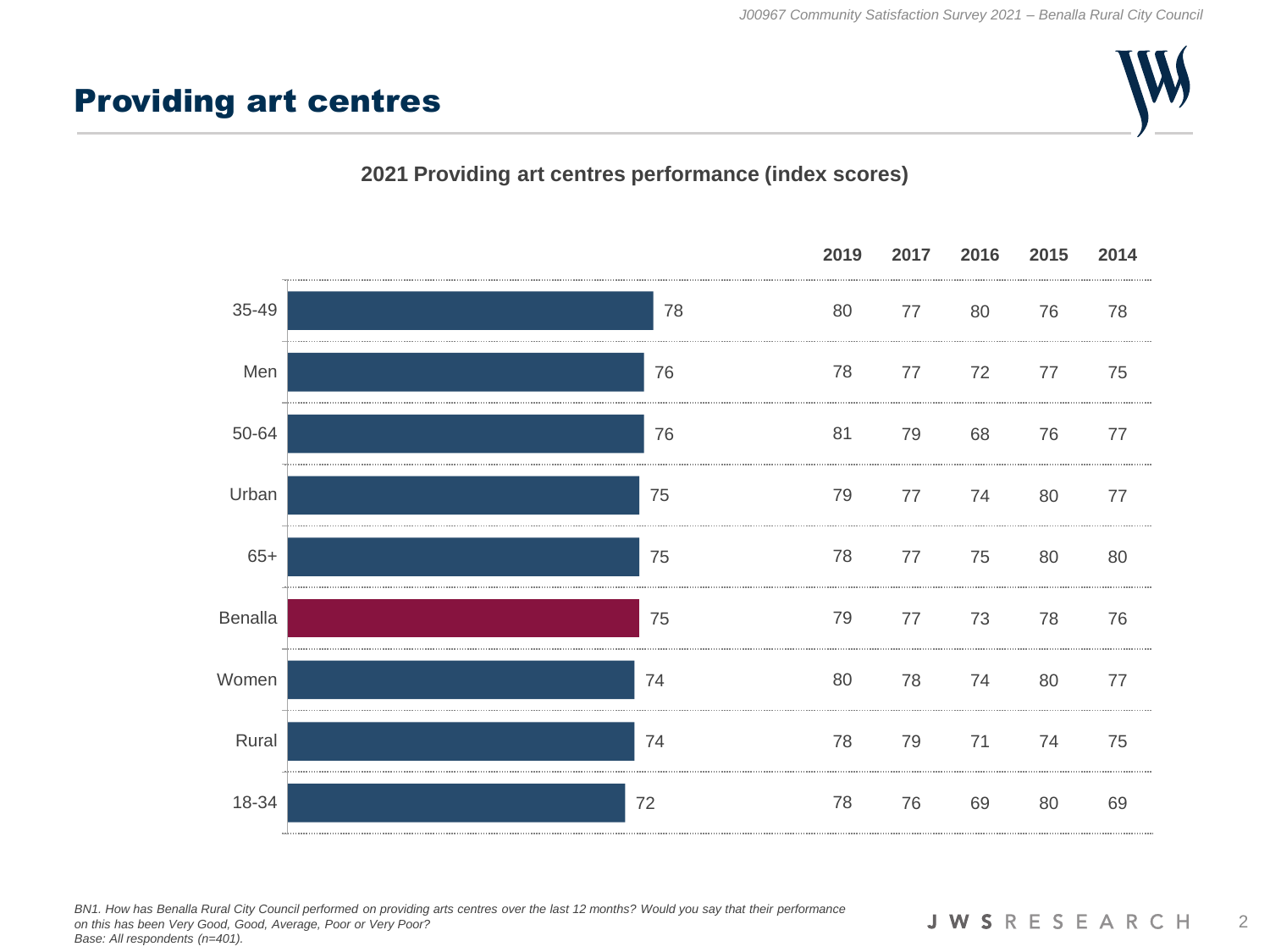## Providing art centres







*BN1. How has Benalla Rural City Council performed on providing arts centres over the last 12 months? Would you say that their performance on this has been Very Good, Good, Average, Poor or Very Poor? Base: All respondents (n=401).*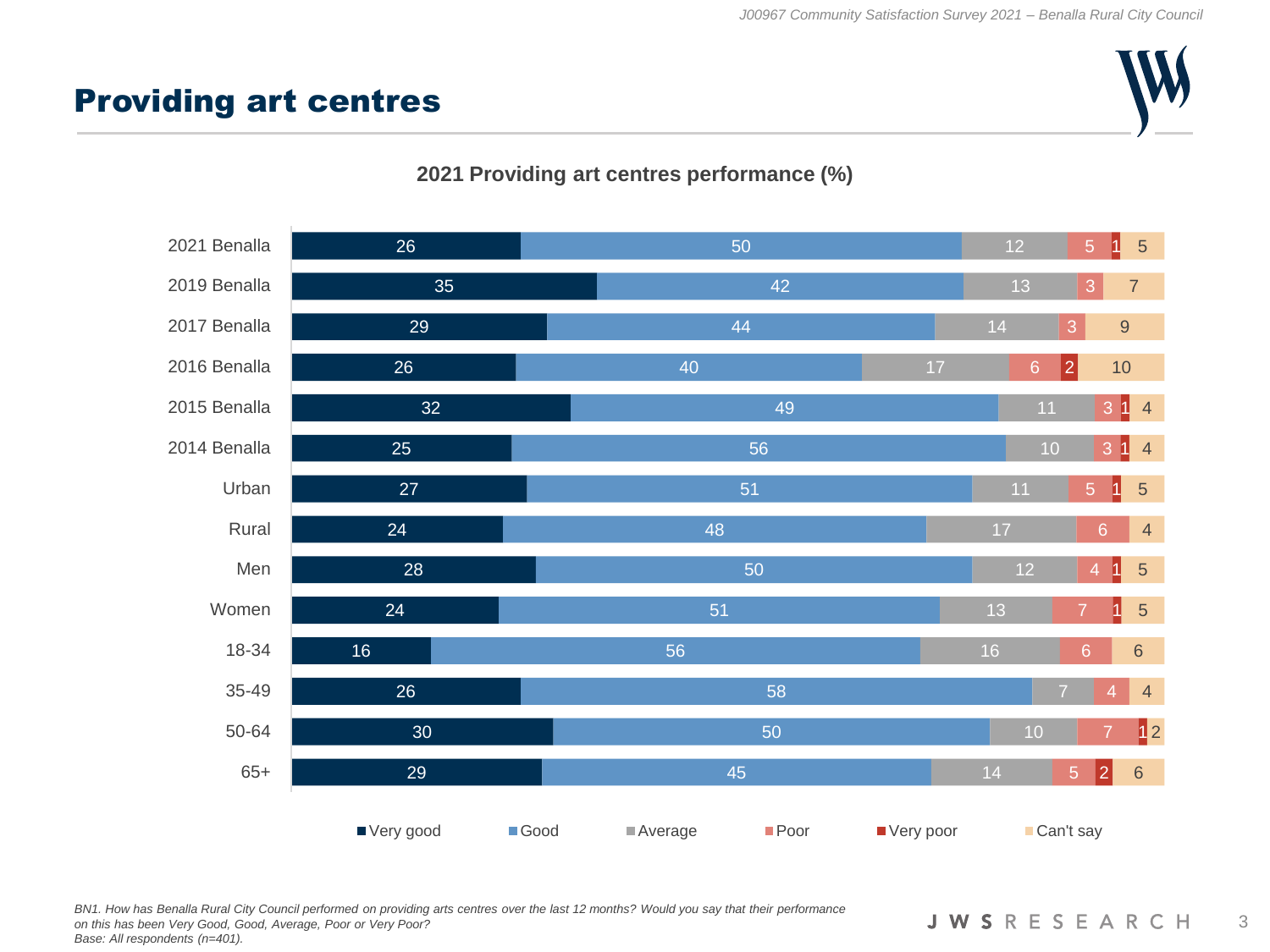## Providing libraries

#### **2021 Providing libraries performance (index scores)**



*BN2. How has Benalla Rural City Council performed on providing libraries over the last 12 months? Would you say that their performance on this has been Very Good, Good, Average, Poor or Very Poor? Base: All respondents (n=401).*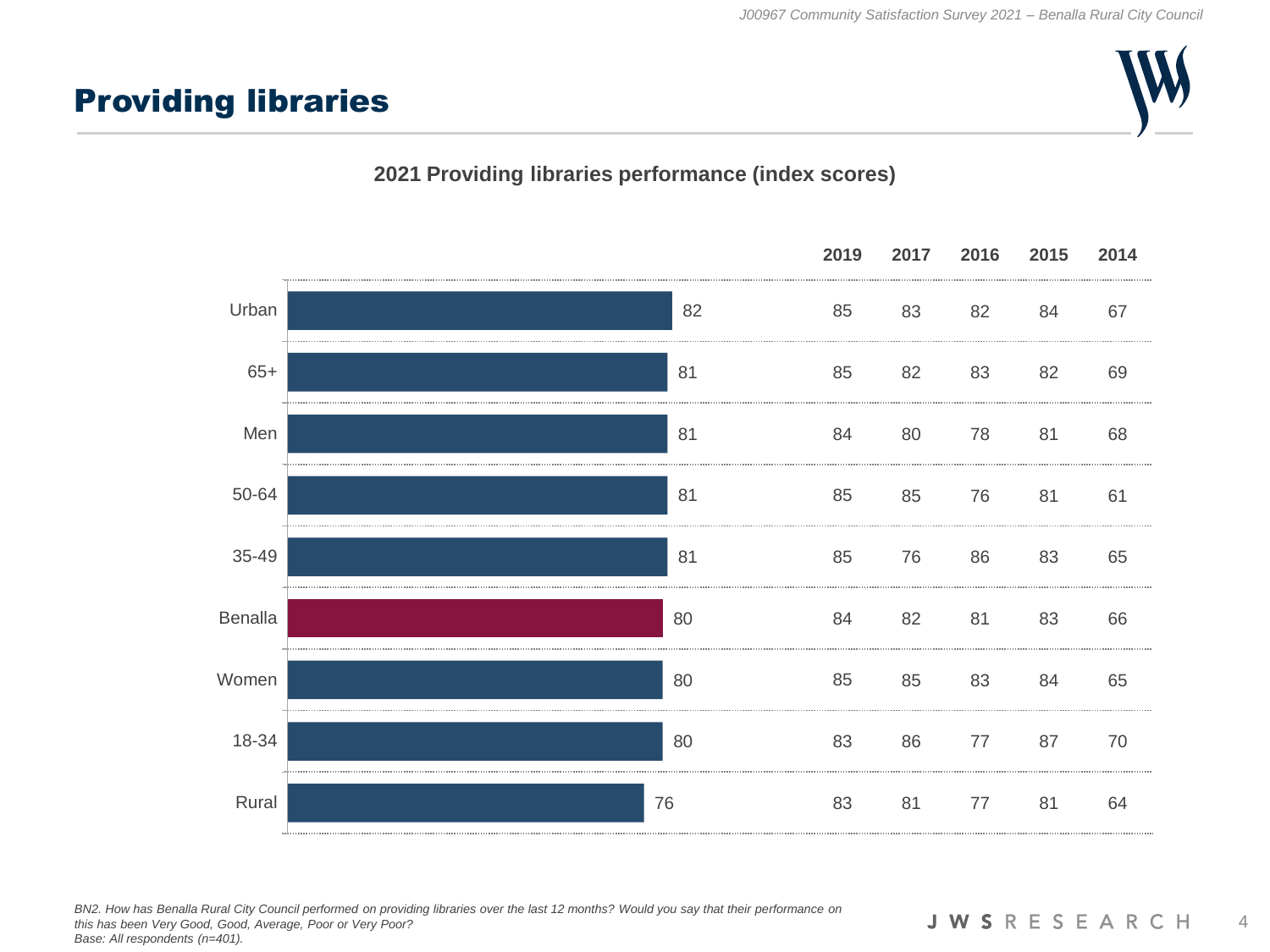## Providing libraries







*BN2. How has Benalla Rural City Council performed on providing libraries over the last 12 months? Would you say that their performance on this has been Very Good, Good, Average, Poor or Very Poor? Base: All respondents (n=401).*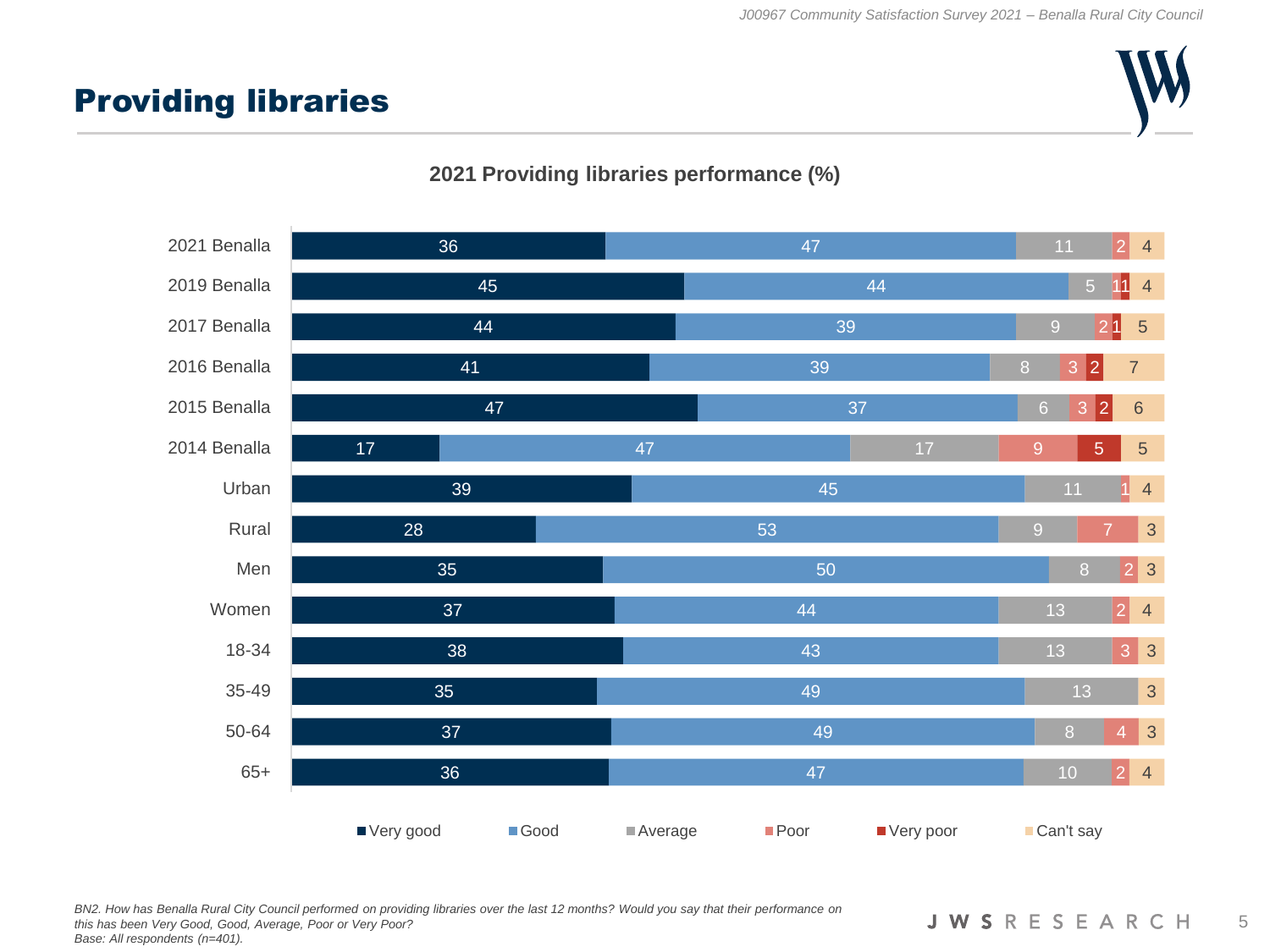#### Economic or business development

#### **2021 Economic or business development performance (index scores)**



*BN3. How has Benalla Rural City Council performed on economic or business development over the last 12 months? Would you say that their performance on this has been Very Good, Good, Average, Poor or Very Poor? Base: All respondents (n=401).*

**JWSRESEARCH** 6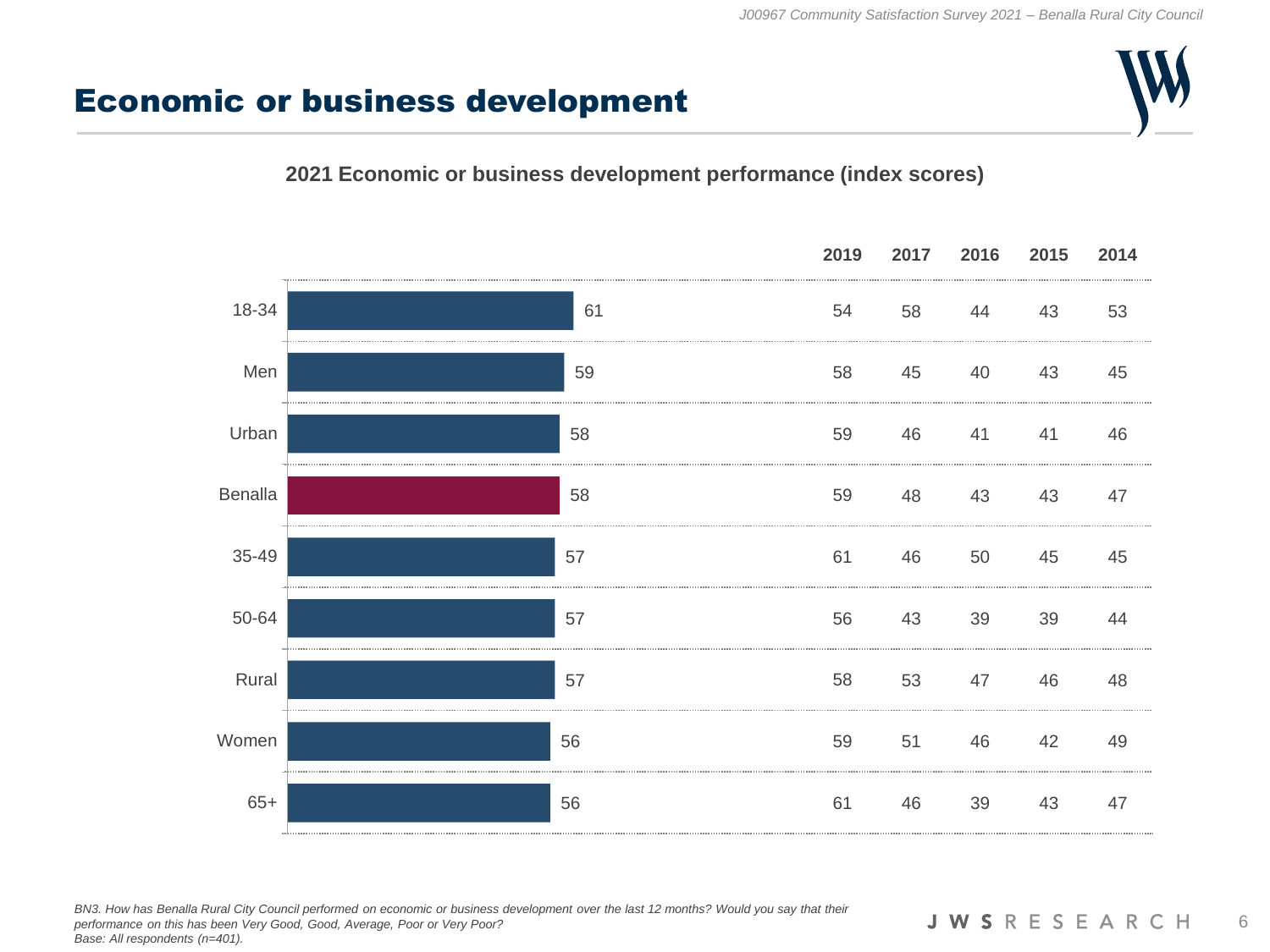## Economic or business development



#### **2021 Economic or business development performance (%)**

*BN3. How has Benalla Rural City Council performed on economic or business development over the last 12 months? Would you say that their performance on this has been Very Good, Good, Average, Poor or Very Poor? Base: All respondents (n=401).*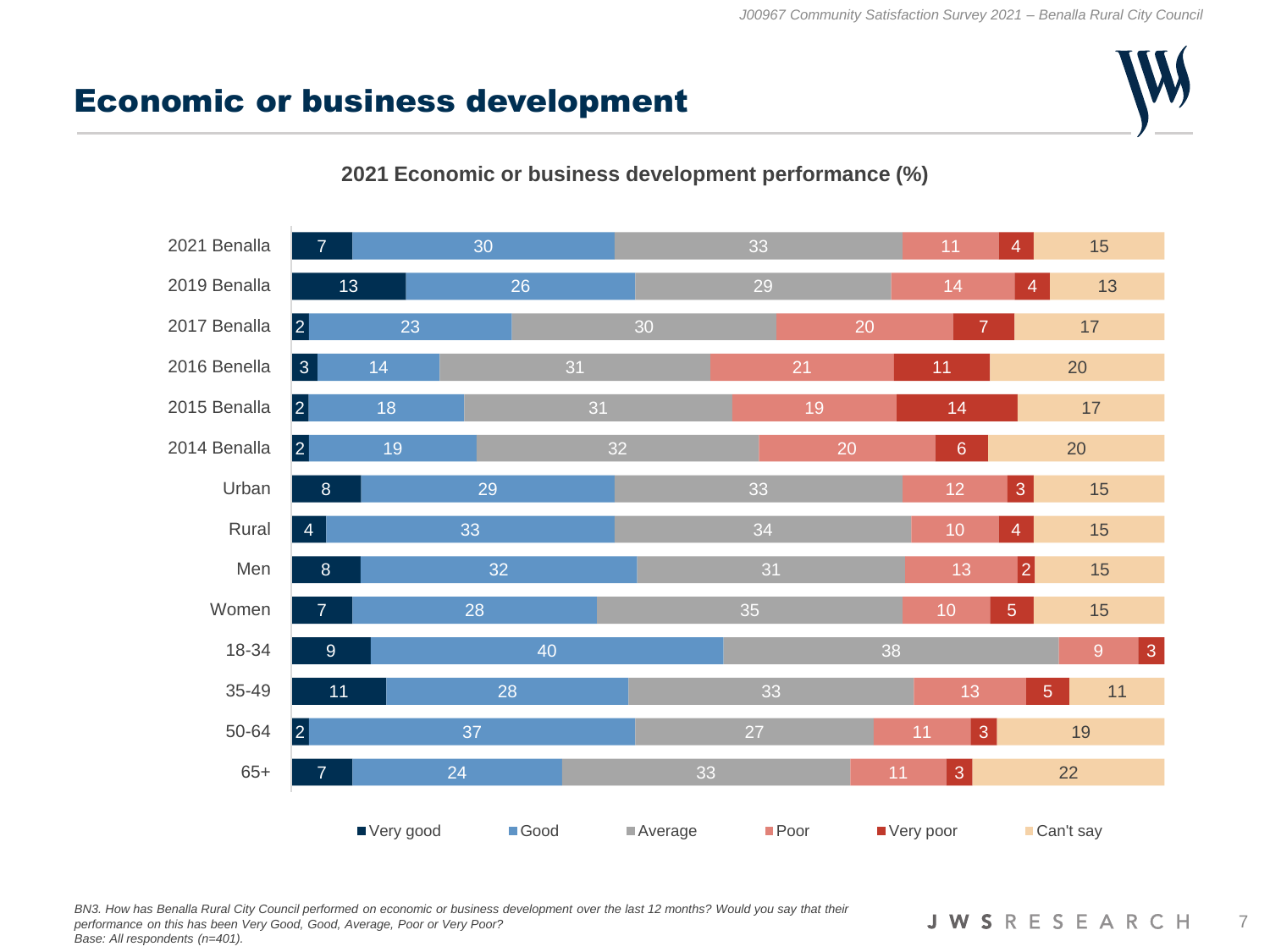## Community development activities

#### **2021 Community development activities performance (index scores)**



*BN4. How has Benalla Rural City Council performed on community development activities over the last 12 months? Would you say that their performance on this has been Very Good, Good, Average, Poor or Very Poor? Base: All respondents (n=401).*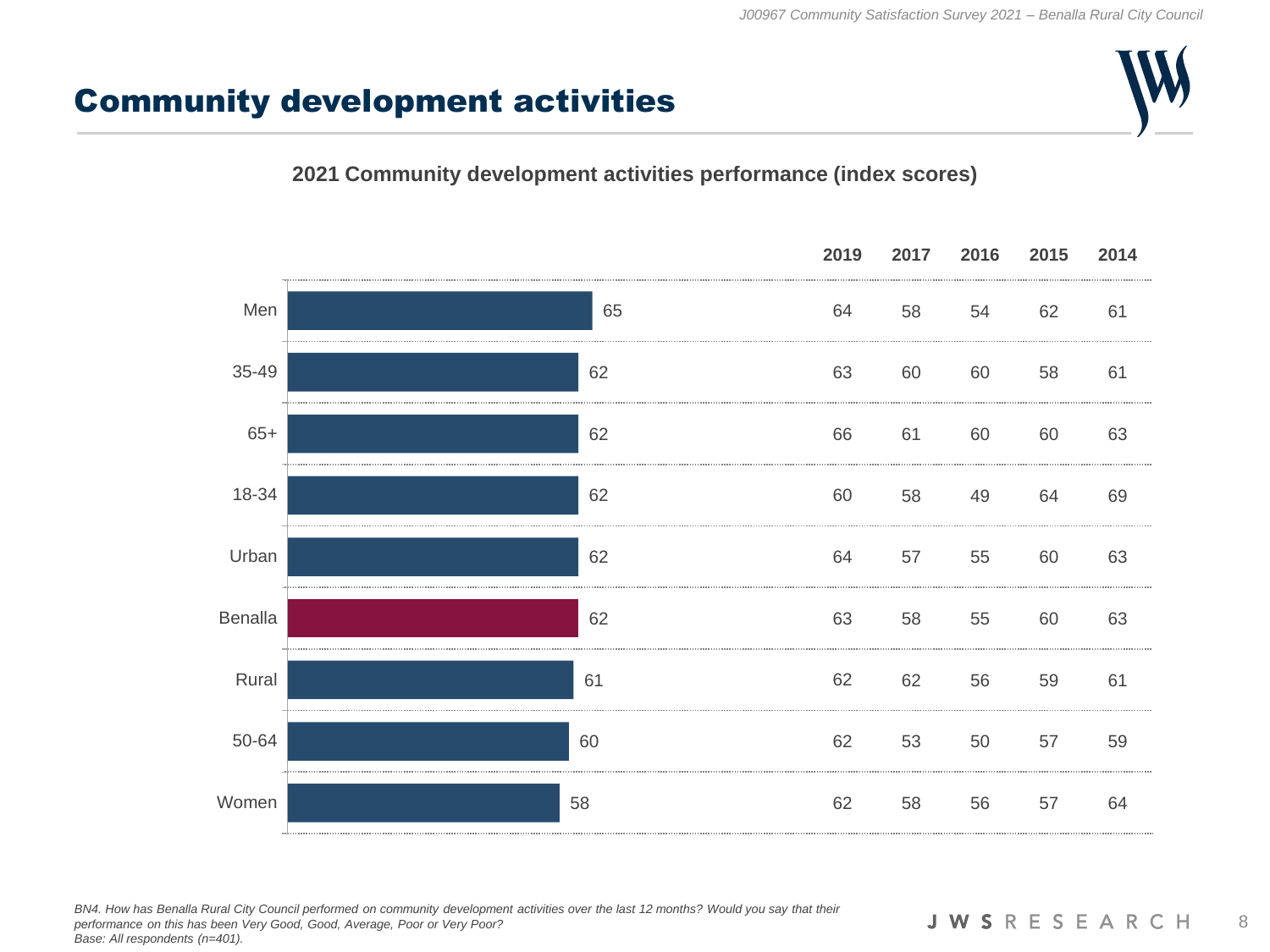## Community development activities



#### **2021 Community development activities performance (%)**

*BN4. How has Benalla Rural City Council performed on community development activities over the last 12 months? Would you say that their performance on this has been Very Good, Good, Average, Poor or Very Poor? Base: All respondents (n=401).*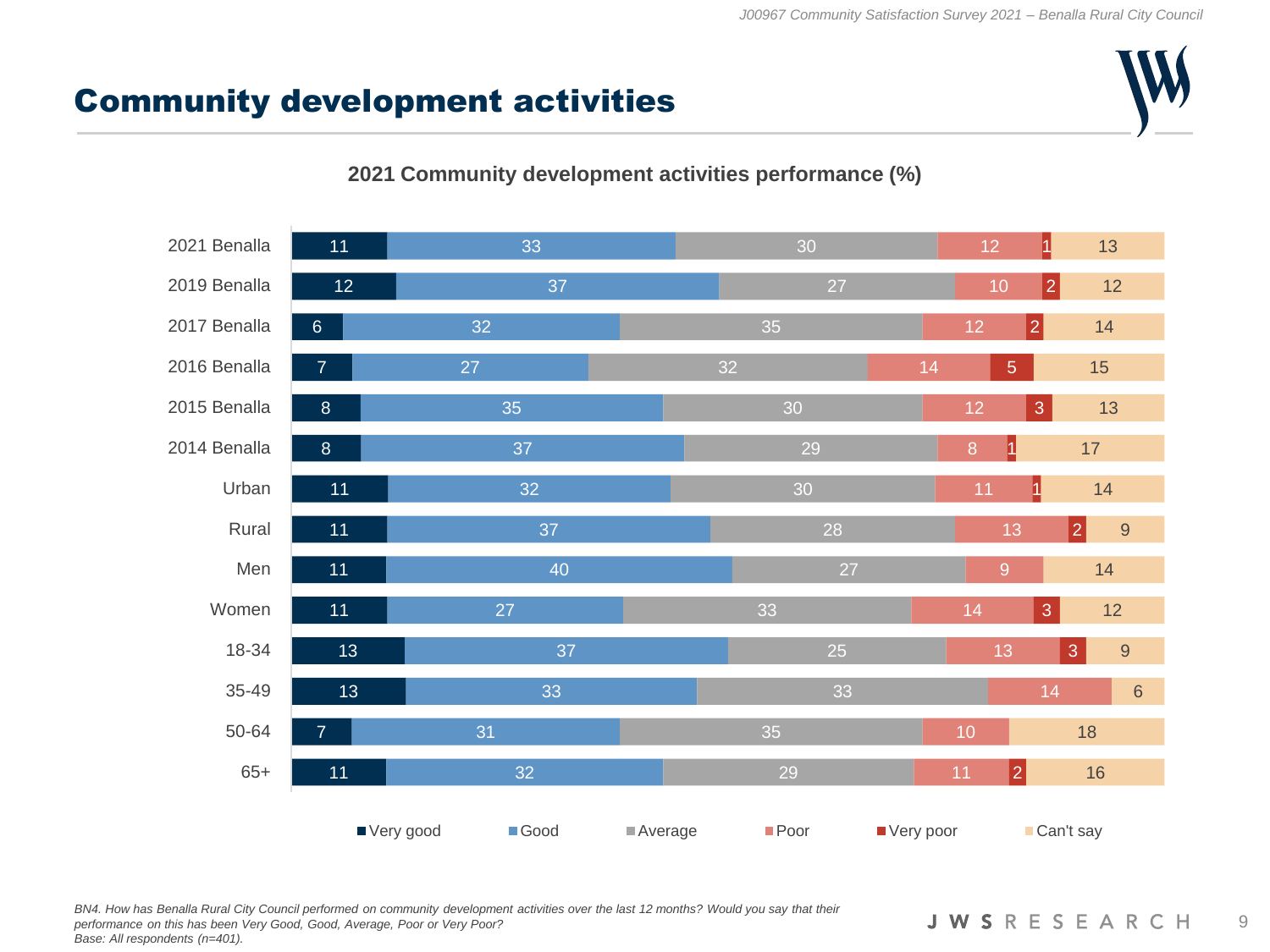### Tourism promotion and support

#### **2021 Tourism promotion and support performance (index scores)**



*BN5. How has Benalla Rural City Council performed on tourism promotion and support over the last 12 months? Would you say that their performance on this has been Very Good, Good, Average, Poor or Very Poor? Base: All respondents (n=401).*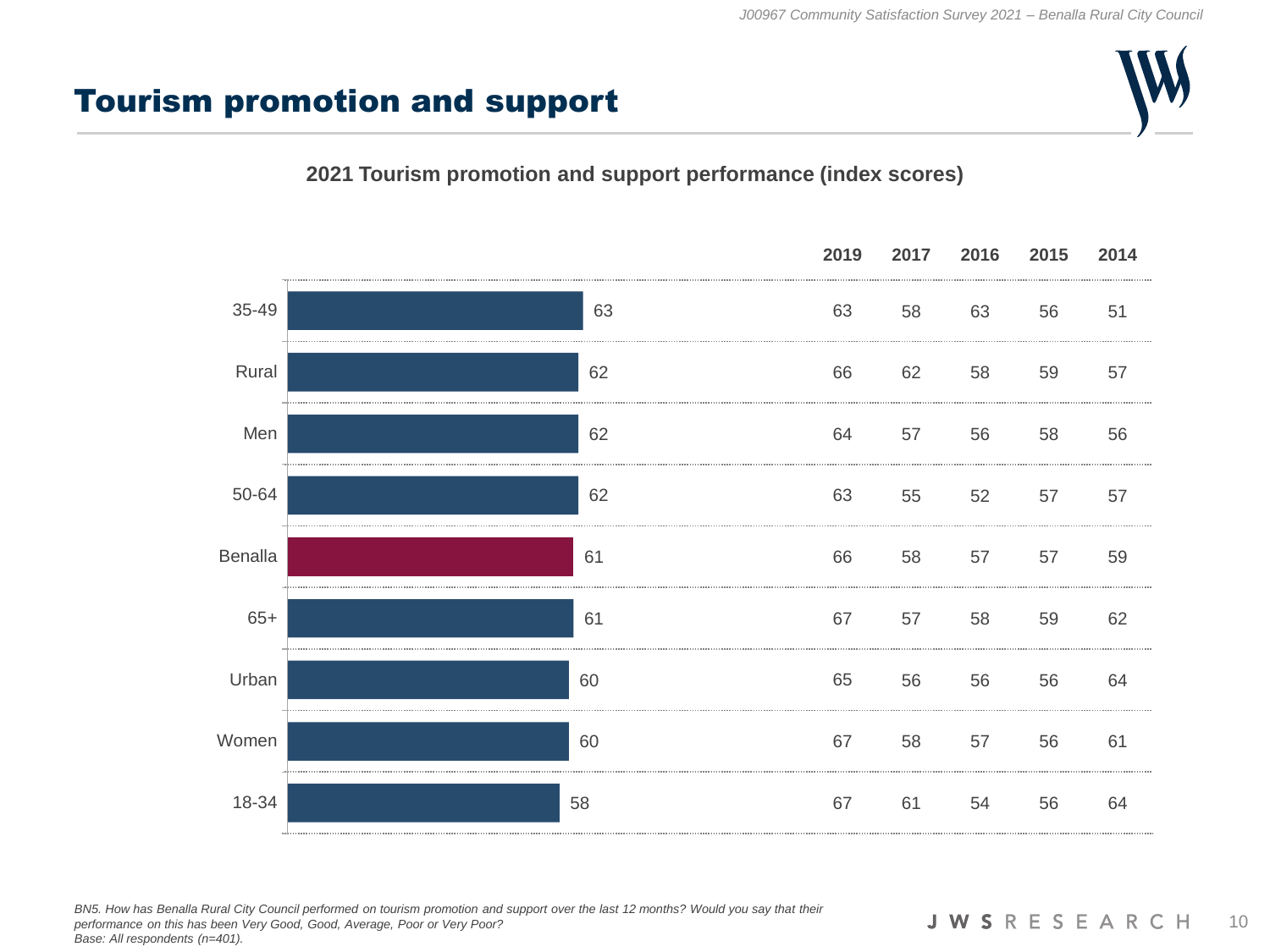## Tourism promotion and support



#### **2021 Tourism promotion and support performance (%)**

*BN5. How has Benalla Rural City Council performed on tourism promotion and support over the last 12 months? Would you say that their performance on this has been Very Good, Good, Average, Poor or Very Poor? Base: All respondents (n=401).*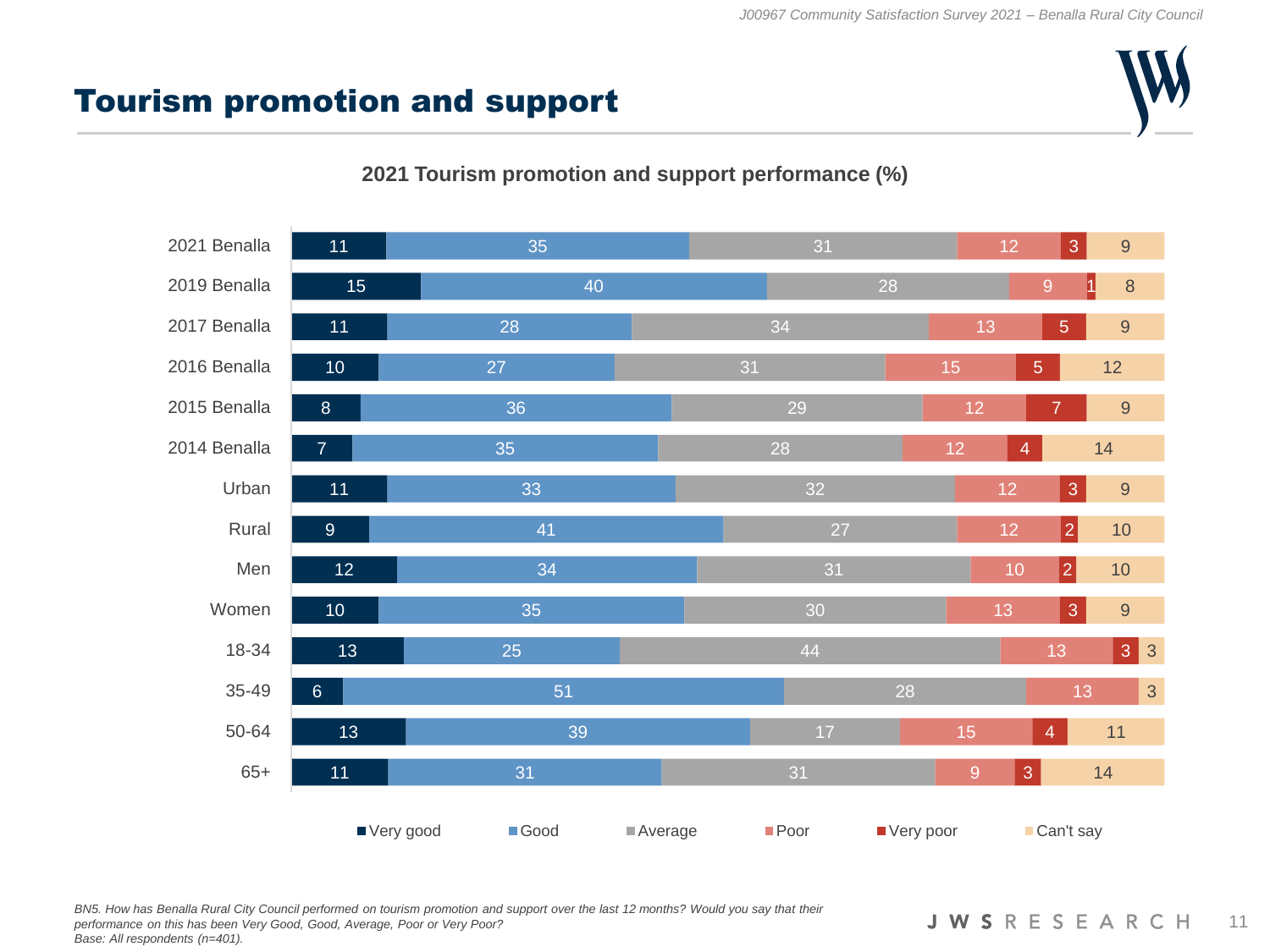## Providing youth services and activities

#### **2021 Providing youth services and activities performance (index scores)**



*BN6. How has Benalla Rural City Council performed on providing youth services and activities over the last 12 months? Would you say that their performance on this has been Very Good, Good, Average, Poor or Very Poor? Base: All respondents (n=401).*

**JWSRESEARCH** 12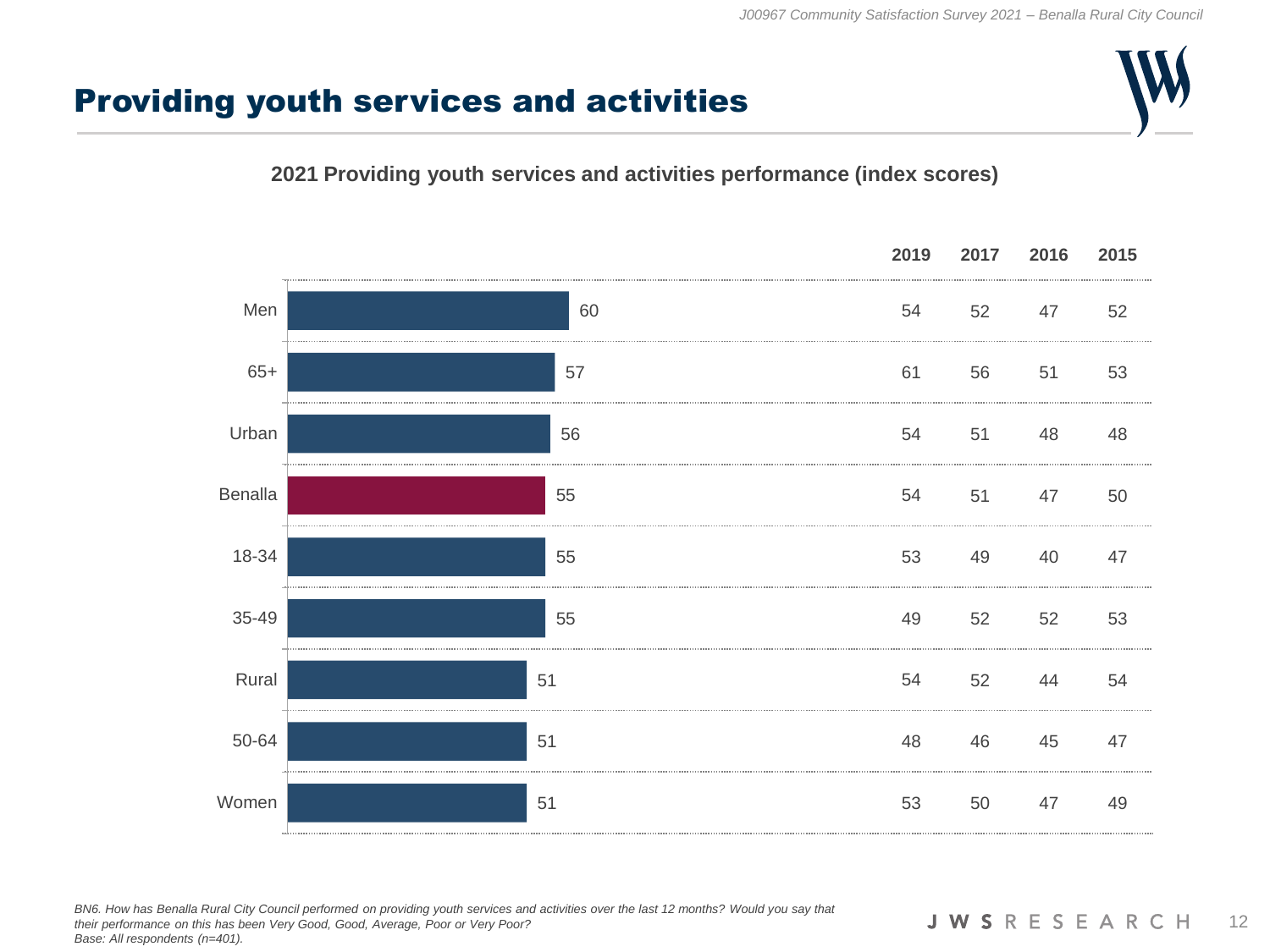## Providing youth services and activities



#### **2021 Providing youth services and activities performance (%)**

*BN6. How has Benalla Rural City Council performed on providing youth services and activities over the last 12 months? Would you say that their performance on this has been Very Good, Good, Average, Poor or Very Poor? Base: All respondents (n=401).*